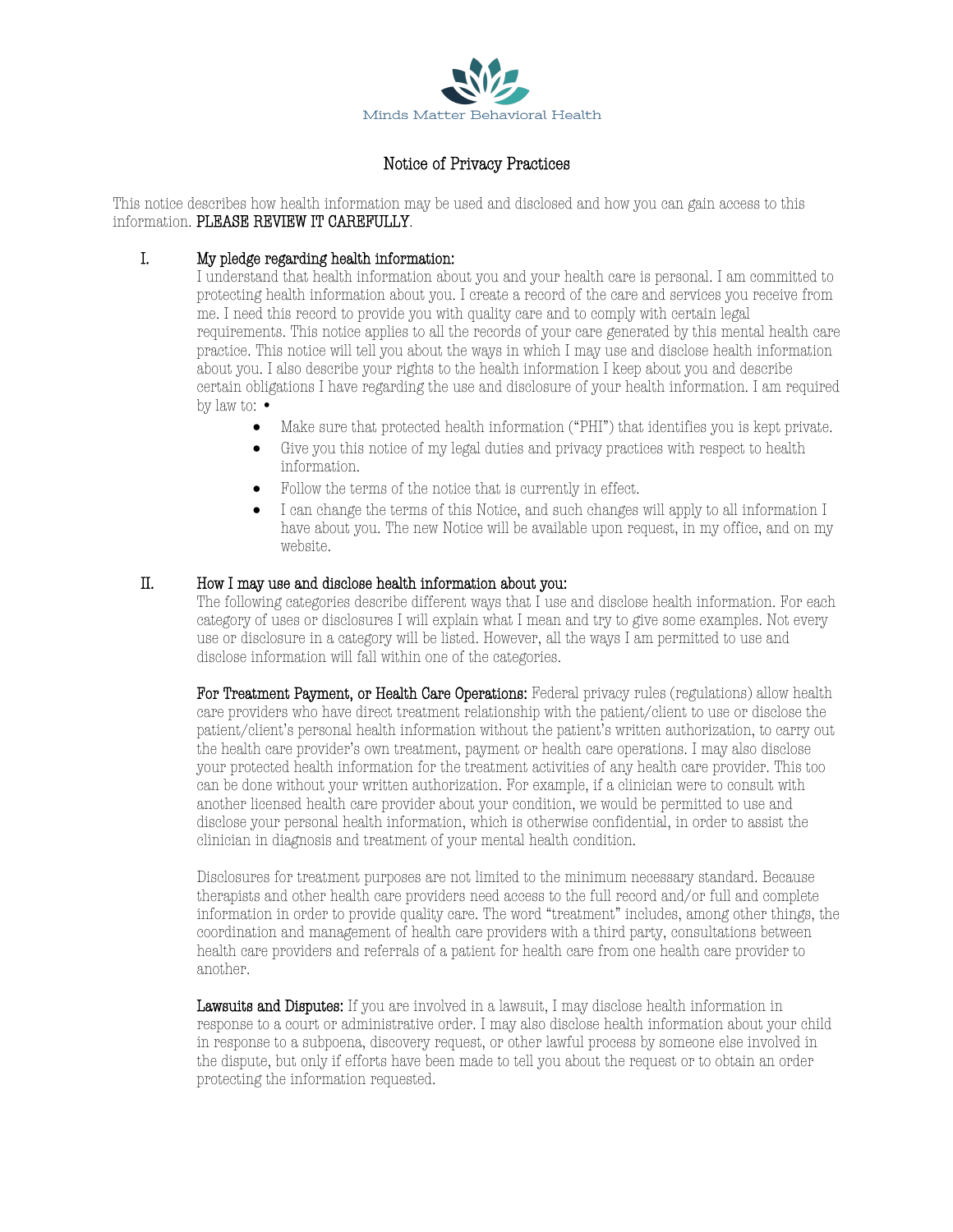

#### III. Certain uses and disclosures require your authorization:

# 1. Psychotherapy Notes.

I do keep "psychotherapy notes" as that term is defined in 45 CFR § 164.501, and any use or disclosure of such notes requires your Authorization unless the use or disclosure is:

a. For my use in treating you.

b. For my use in training/supervising mental health practitioners to help them improve their skills in group, family, or individual therapy.

c. For my use in defending myself in legal proceedings instituted by you.

d. For use by the Secretary of Health and Human Services to investigate my compliance with HIPAA.

e. Required by law and the use or disclosure is limited to the requirements of such law.

f. Required by law for certain health oversight activities pertaining to the originator of the psychotherapy notes.

g. Required by a coroner who is performing duties authorized by law.

h. Required to help avert a serious threat to the health and safety of others.

- 2. Marketing Purposes: As a psychotherapist, I will not use or disclose your PHI for marketing purposes.
- 3. Sale of PHI: As a psychotherapist, I will not sell your PHI in the regular course of my business.

# IV. Certain uses and disclosures do not require your authorization:

Subject to certain limitations in the law, I can use and disclose your PHI without your Authorization for the following reasons:

1. When disclosure is required by state or federal law, and the use or disclosure complies with and is limited to the relevant requirements of such law.

2. For public health activities, including reporting suspected child, elder, or dependent adult abuse, or preventing or reducing a serious threat to anyone's health or safety.

3. For health oversight activities, including audits and investigations.

4. For judicial and administrative proceedings, including responding to a court or administrative order, although my preference is to obtain an Authorization from you before doing so.

5. For law enforcement purposes, including reporting crimes occurring on my premises.

6. To coroners or medical examiners, when such individuals are performing duties authorized by law.

7. For research purposes, including studying and comparing the mental health of patients who received one form of therapy versus those who received another form of therapy for the same condition.

8. Specialized government functions, including, ensuring the proper execution of military missions; protecting the President of the United States; conducting intelligence or counterintelligence operations; or, helping to ensure the safety of those working within or housed in correctional institutions.

9. For workers' compensation purposes. Although my preference is to obtain an Authorization from you, I may provide your PHI in order to comply with workers' compensation laws.

10. Appointment reminders and health related benefits or services. I may use and disclose your PHI to contact you to remind you that you have an appointment with me. I may also use and disclose your PHI to tell you about treatment alternatives, or other health care services or benefits that I offer.

# V. Certain uses and disclosures require you to have the opportunity to object:

Disclosures to family, friends, or others. I may provide your PHI to a family member, friend, or other person that you indicate is involved in your care or the payment for your health care, unless you object in whole or in part. The opportunity to consent may be obtained retroactively in emergency situations.